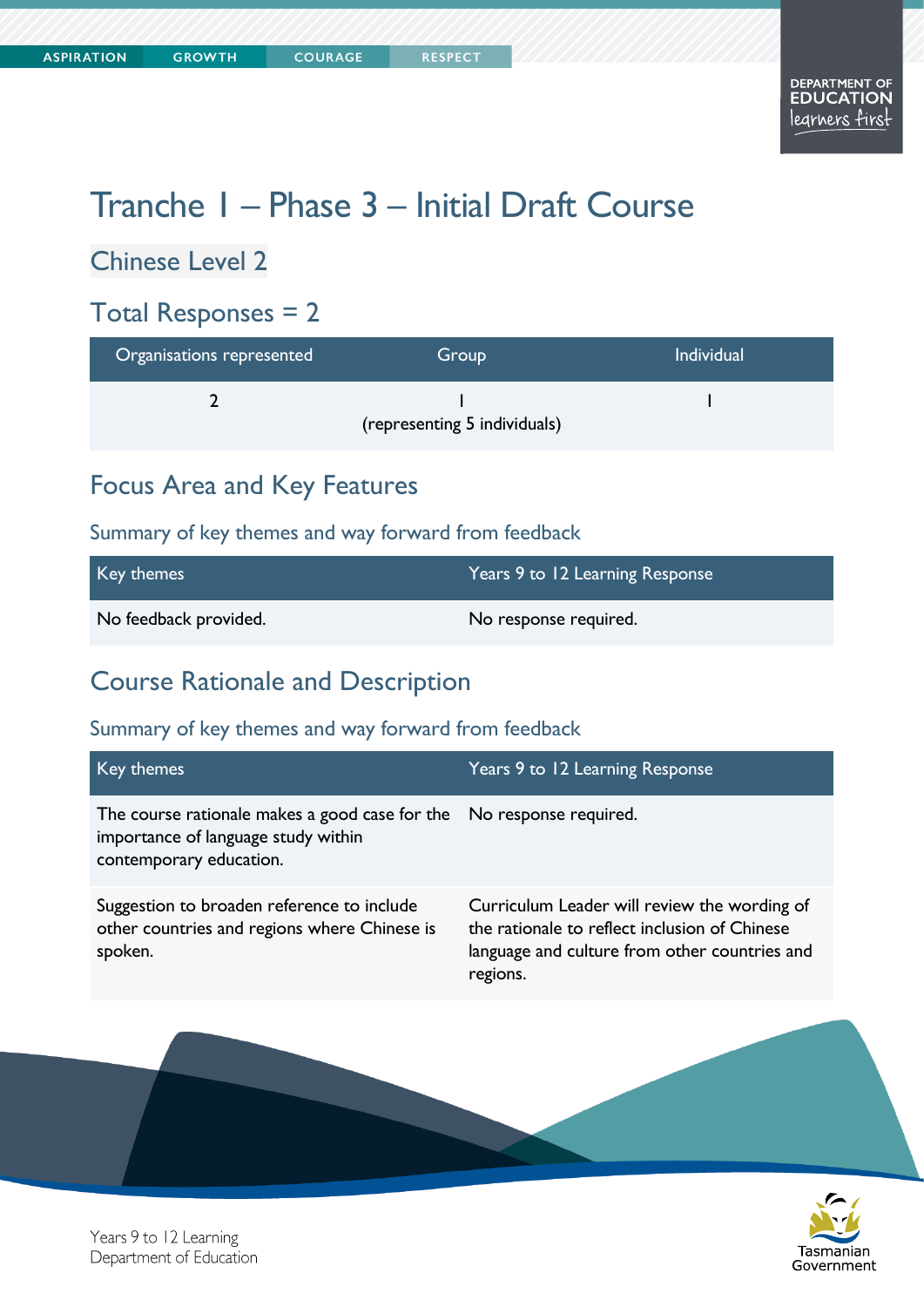## Integration of General Capabilities

#### Summary of key themes and way forward from feedback

| Key themes                                                                                                                        | Years 9 to 12 Learning Response |
|-----------------------------------------------------------------------------------------------------------------------------------|---------------------------------|
| Respondents strongly agreed that critical and<br>creative thinking and intercultural understanding<br>are essential capabilities. | No response required.           |

### Pathways

#### Summary of key themes and way forward from feedback

| Key themes                                                                                                        | Years 9 to 12 Learning Response                                                                                                                                                                                                                     |
|-------------------------------------------------------------------------------------------------------------------|-----------------------------------------------------------------------------------------------------------------------------------------------------------------------------------------------------------------------------------------------------|
| Respondents emphasised the importance of<br>ensuring cohesion and balance between Level 2<br>and Level 3 courses. | The Curriculum Leader will continue to work<br>with Critical Friends and Sponsor Schools to<br>ensure strategies for cohesion across learning<br>outcomes, knowledge, skills and content<br>elaborations between levels of the proposed<br>courses. |
| Request for exemplars to help clarify and<br>promote links to other fields such as<br>Hospitality.                | Resources provided through Canvas will help<br>identify possible transdisciplinary links.                                                                                                                                                           |

## Course Requirements

| Key themes            | Years 9 to 12 Learning Response |
|-----------------------|---------------------------------|
| No feedback provided. | No response required.           |

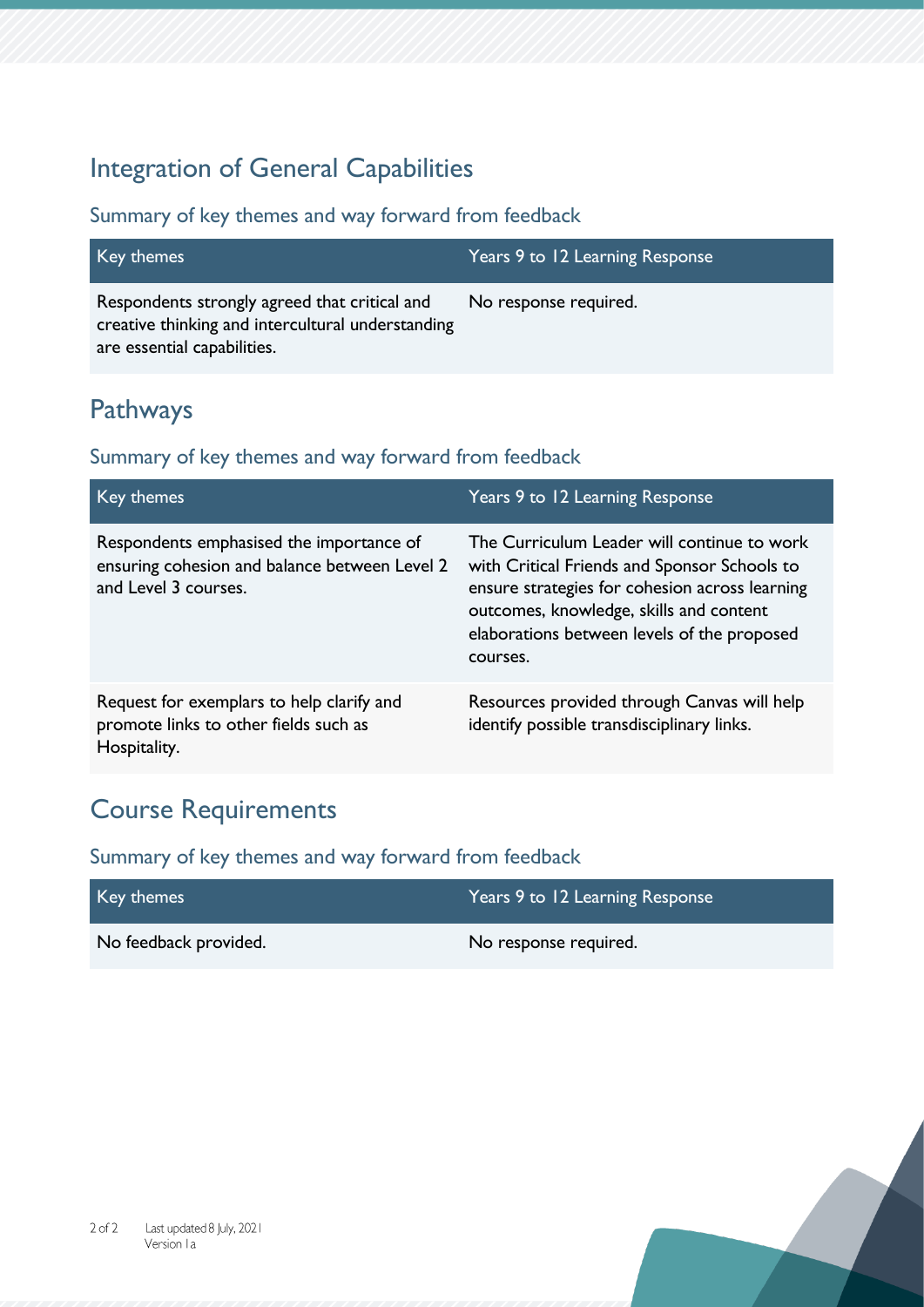## Course Structure, Delivery and Progression

| <b>Key themes</b>                                                                                                                                                                                                                                                                                                      | Years 9 to 12 Learning Response                                                                                                                                                                                                            |
|------------------------------------------------------------------------------------------------------------------------------------------------------------------------------------------------------------------------------------------------------------------------------------------------------------------------|--------------------------------------------------------------------------------------------------------------------------------------------------------------------------------------------------------------------------------------------|
| Some concern that the proposed course is a<br>little too aspirational for beginning language<br>learners.                                                                                                                                                                                                              | Curriculum Leader will continue to work with<br>Critical Friends and Sponsor Schools to ensure<br>that the content elaborations and tasks<br>prescribed are manageable for beginning<br>learners of Chinese.                               |
| Structure: Concern that the table and<br>relationships between elements are unclear at<br>present. There is a lack of clarity in the<br>relationship between the module concepts,<br>topics and perspectives and some respondents<br>requested the removal of the perspectives from<br>the course document altogether. | The Curriculum Leader will review the course<br>structure diagram to ensure all elements are<br>clearly reflected and clarify the role of<br>Perspectives in the Combined Curriculum and<br>Assessment Framework for Languages<br>(CCAFL). |
|                                                                                                                                                                                                                                                                                                                        | The Curriculum Leader will work with Critical<br>Friends and Sponsor Schools to articulate the<br>relationship between the perspectives, concepts<br>and topics.                                                                           |
|                                                                                                                                                                                                                                                                                                                        | The Course Implementation Guide and<br>resources to be shared on Canvas will help to<br>clarify these relationships.                                                                                                                       |
| Some respondents were unsure about some<br>terms.                                                                                                                                                                                                                                                                      | The final version of the course document will<br>include a glossary.                                                                                                                                                                       |
| Respondents emphasised concern that modules<br>must be taught in numerical order to ensure<br>appropriate language learning. Query whether it<br>would be better to introduce the topic of "free<br>time" in Module I or 2 instead of Module 3.                                                                        | This was referred to Years 9 to 12 Learning and<br>the concern noted. The Curriculum Leader will<br>continue to work with Critical Friends and<br>School Sponsors to ensure appropriate<br>development of knowledge, skills and content.   |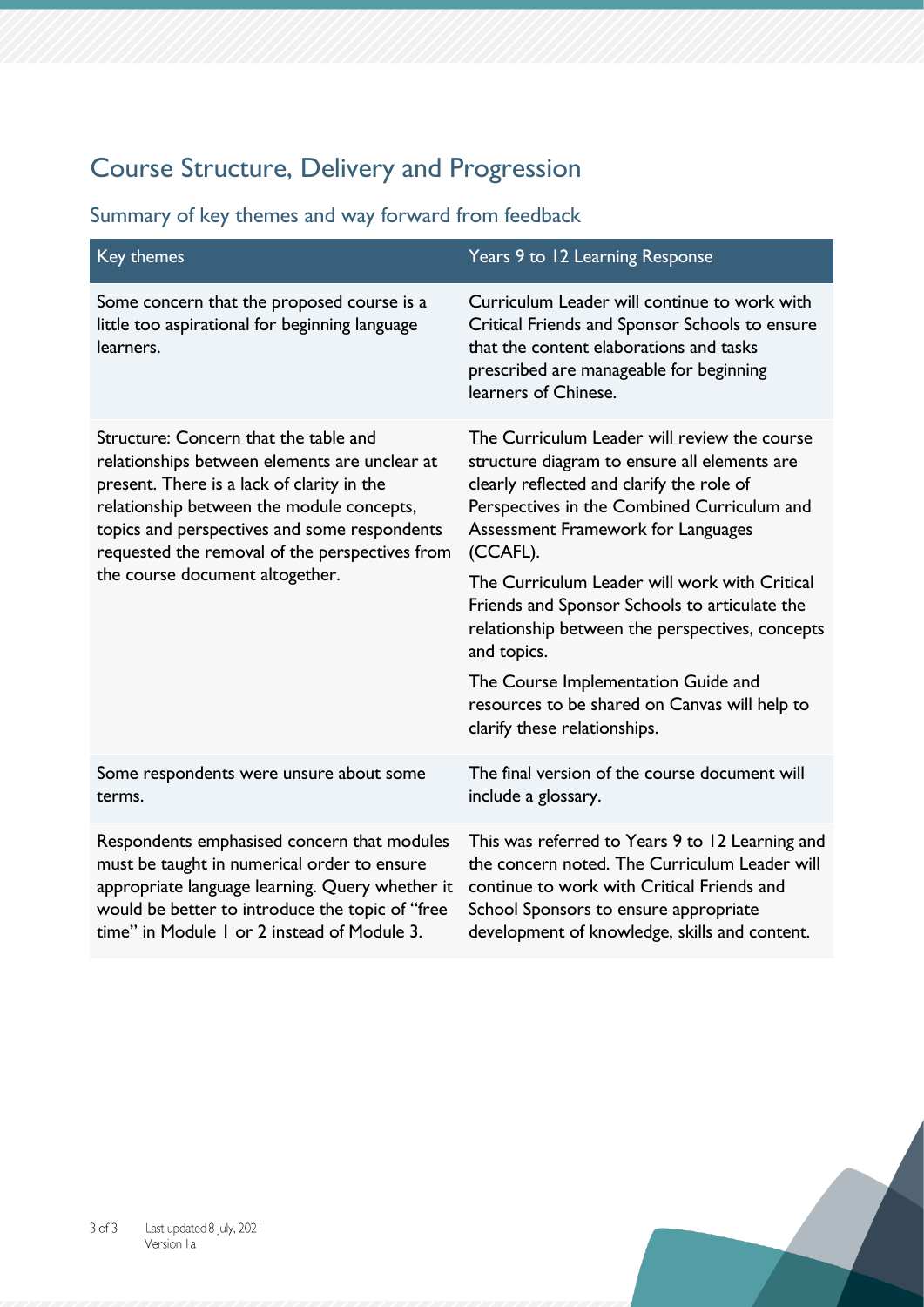## Module Content

#### Key themes Themes Themes Themes Themes Themes Themes Themes Themes Themes Themes Themes Themes Themes Themes T Some topics and knowledge seem too difficult for beginning language learners. Curriculum Leader will continue to work with Critical Friends and Sponsor Schools to ensure that the content elaborations and tasks prescribed are manageable for beginning learners of Chinese. The Content Elaborations and the resources prepared for Canvas will assist teachers to identify an appropriate level of language complexity for the topics in each Module. Query regarding inclusion of topics such as the environment, technology and social media. Suggested topics have been noted and the intention is to include more complex topics such as the environment, technology, social media in the proposed Level 3 course. Teachers would like more clarification and examples for the topics in Module 3. The Curriculum Leader will continue to work with Critical Friends and Sponsor Schools to refine knowledge, skills and content elaborations and to ensure that the language included in the content elaborations is of an appropriate degree of complexity for beginning language learners. Some perceived inconsistency between learning outcomes, course knowledge and skills and content elaborations. The Curriculum Leader will continue to work with critical friends and sponsor schools to ensure consistency across learning outcomes, knowledge, skills and content elaborations, so that learners have the language structures they need to demonstrate their knowledge and skills for each module. Confusion about a potential lack of content elaborations suggests it might be helpful to include the content elaborations in the module, so that it is easy to check what needs to be Refer discussion of the location of content elaborations back to Years 9 to 12 Learning to ensure consistency.

#### Summary of key themes and way forward from feedback

taught.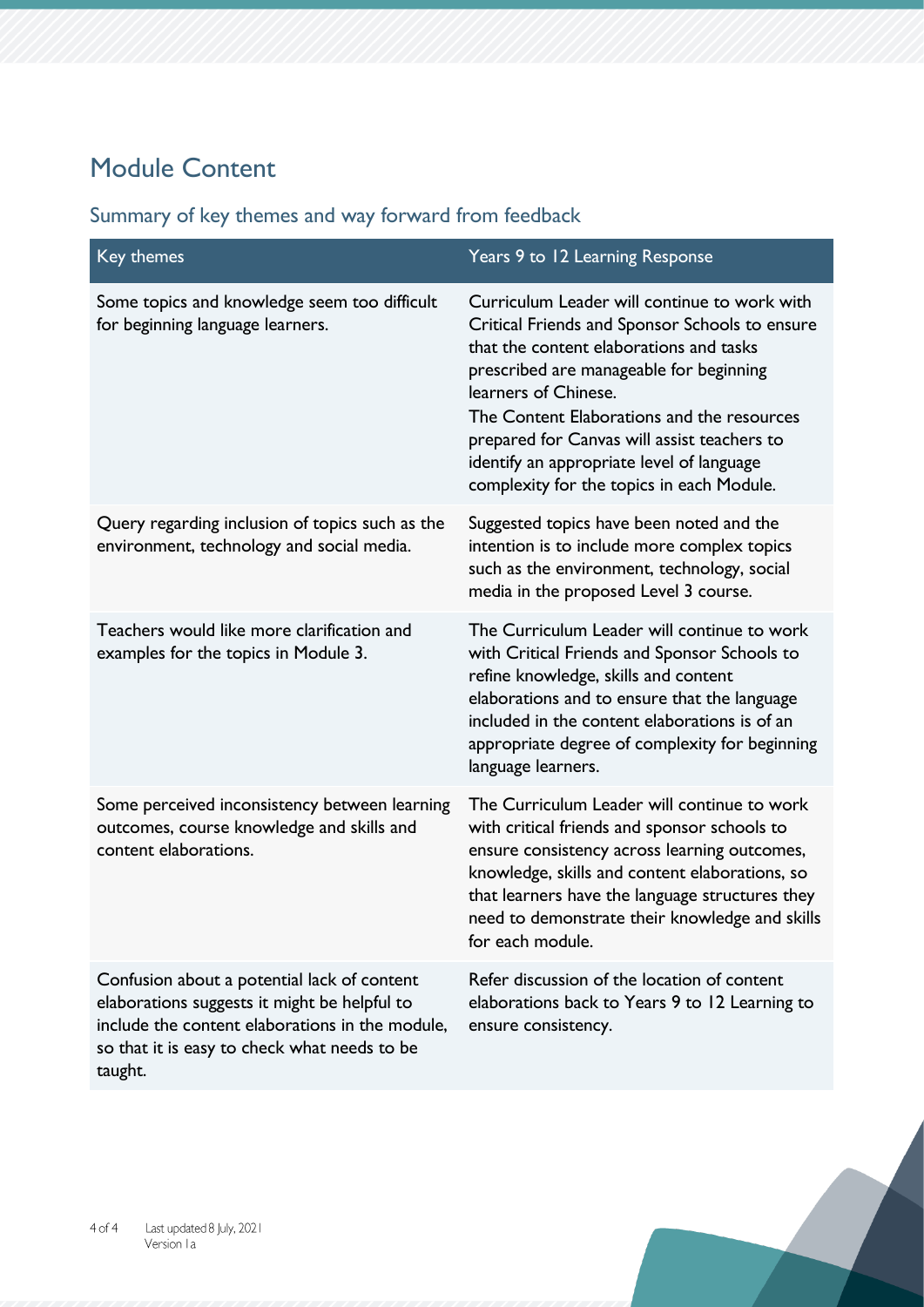## Criteria and Standards

| Key themes                                                                                                                              | Years 9 to 12 Learning Response                                                                                                                                                                                                                                                                             |
|-----------------------------------------------------------------------------------------------------------------------------------------|-------------------------------------------------------------------------------------------------------------------------------------------------------------------------------------------------------------------------------------------------------------------------------------------------------------|
| Unsure of some of the terminology used.                                                                                                 | The final version of the course document will<br>include a glossary.                                                                                                                                                                                                                                        |
| Unclear how the criteria will be assessed in<br>each module.                                                                            | Concern noted. Curriculum Leader will<br>continue to work with Critical Friends and<br>School Sponsors to develop strategies for using<br>the final version of the criteria developed for<br>this proposed course.                                                                                          |
| Unclear about the difference between<br>"spontaneous" and "prepared" situations.                                                        | The Curriculum Leader will continue to work<br>with Critical Friends and Sponsor Schools to<br>unpack the proposed assessment processes for<br>this course. Assessment processes can be<br>addressed in the Course Implementation<br>Guidelines and the resources prepared for the<br>modules on Canvas.    |
| Would like to see the macro skills of reading,<br>writing, speaking and listening assessed<br>separately.                               | Concern noted. The Curriculum Leader will<br>continue to work with Critical Friends and<br>School Sponsors to resolve these challenges.                                                                                                                                                                     |
| Concern that listening and reading are included<br>in the one criterion.                                                                |                                                                                                                                                                                                                                                                                                             |
| Concern about inclusion of visual texts.                                                                                                | The Curriculum Leader will work with teachers<br>to develop strategies for incorporating visual<br>texts into learning activities. Course<br>Implementation guidelines and the resources<br>prepared for Canvas will also assist to clarify the<br>use of visual texts with beginning language<br>students. |
| Concern about the requirement for beginning<br>languages students to understand inferred<br>information and ideas in a second language. | The Curriculum Leader will continue to work<br>with Critical Friends and School Sponsors to<br>ensure criterion elements are set at an<br>appropriate level of demand for beginning<br>language students.                                                                                                   |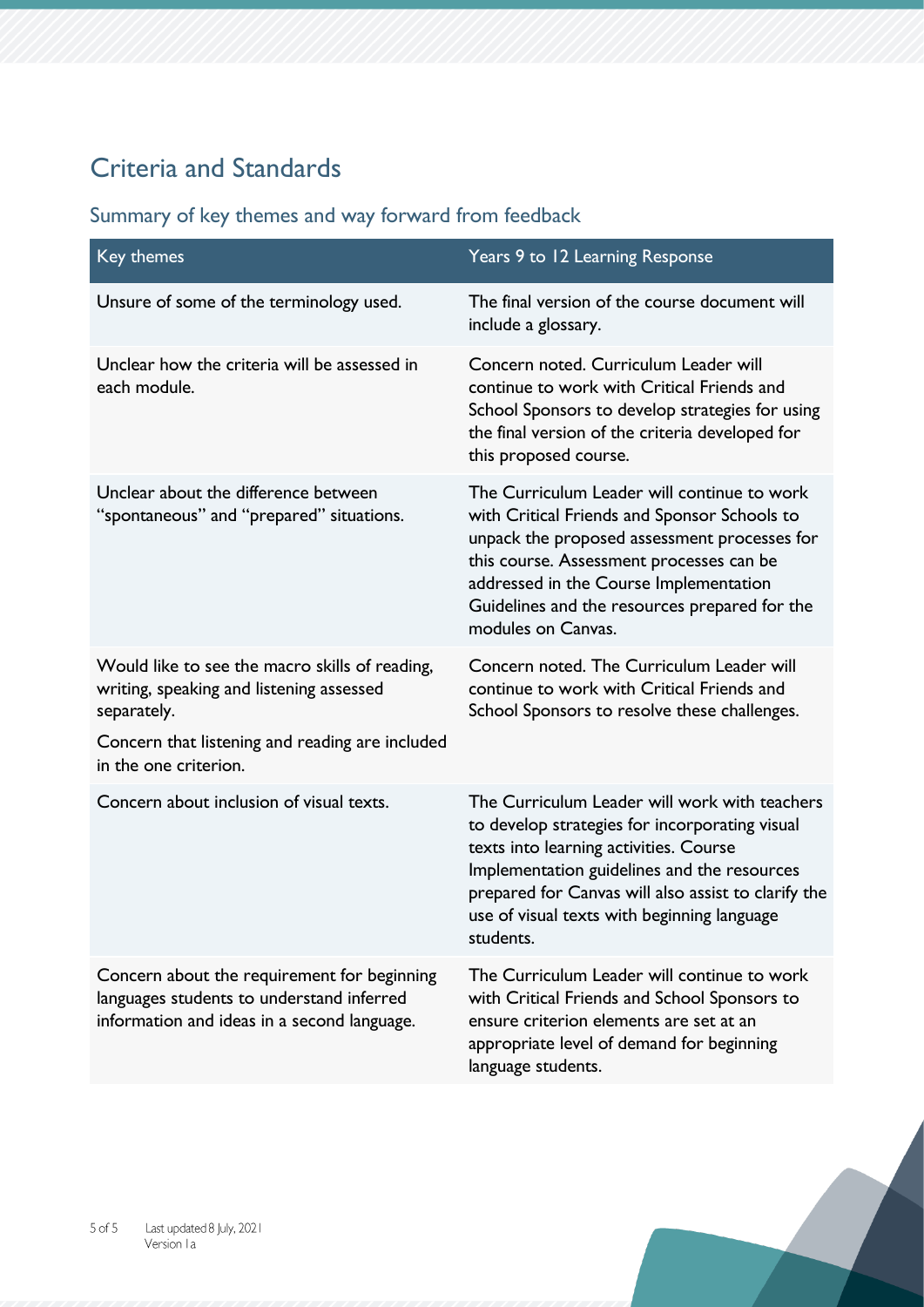Concerns that the level of performance required may be too high without a key phrase to limit performance to the knowledge, skills and content outlined in this course document.

Concern about a perceived "uneven" progression from C to B to A in some criteria. This was referred to the Years 9 to 12 Project Team to consider introductory wording for each criterion.

The Curriculum Leader will continue to work with Critical Friends and Sponsor Schools to ensure criterion elements are set at an appropriate level of demand for beginning language students.

Wording of all criteria will be reviewed before completion of the course documents to ensure consistency.

#### Appendix 1 - Line of Sight

Summary of key themes and way forward from feedback

| Key themes            | Years 9 to 12 Learning Response |
|-----------------------|---------------------------------|
| No feedback provided. | No response required.           |

## Appendix 2 – Alignment to Curriculum Frameworks

| Key themes            | Years 9 to 12 Learning Response |
|-----------------------|---------------------------------|
| No feedback provided. | No response required.           |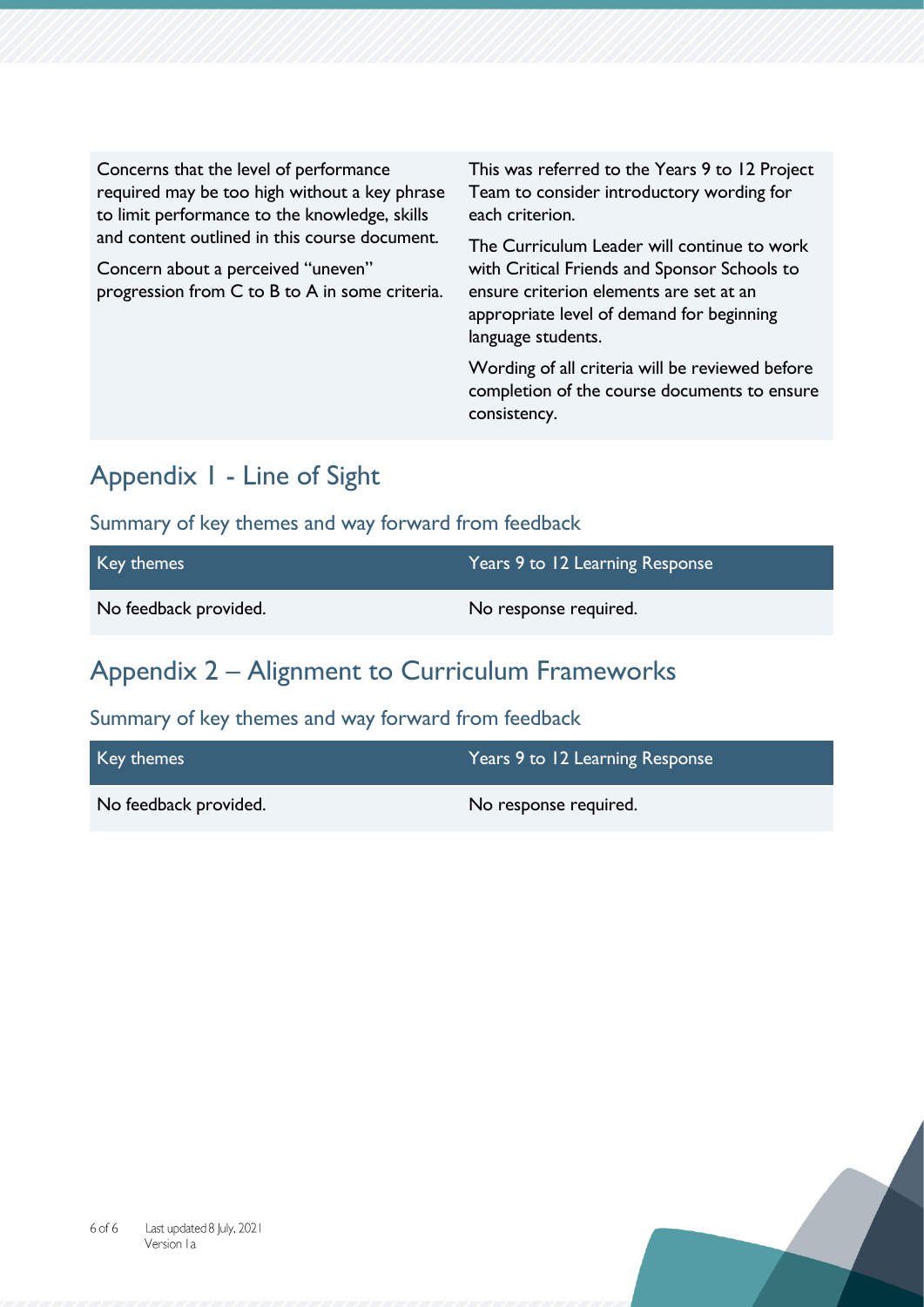## Appendix 3 – Work Requirements

Summary of key themes and way forward from feedback

| Key themes                                                                                                                             | Years 9 to 12 Learning Response                                                                                                                                                                                                                                                   |
|----------------------------------------------------------------------------------------------------------------------------------------|-----------------------------------------------------------------------------------------------------------------------------------------------------------------------------------------------------------------------------------------------------------------------------------|
| Concern that one of the work requirements is<br>too difficult and that the character count for<br>one of the requirements is too high. | The Curriculum Leader will continue to work<br>with Critical Friends and Sponsor Schools to<br>ensure that work requirements for each<br>module reflect the skills and knowledge<br>required and represent an appropriate degree<br>of challenge for beginning language learners. |
|                                                                                                                                        | Appropriate guidance will be included in the<br>Course Implementation Guide and on Canvas<br>for managing the work requirements.                                                                                                                                                  |
|                                                                                                                                        | The final course document will contain a<br>glossary and the Course Implementation<br>Guidelines will support understanding of the<br>nature of assessment tasks.                                                                                                                 |
| Unsure about the nature of a folio in Level 2<br>Chinese.                                                                              | The final course document will contain a<br>glossary and the Course Implementation<br>Guidelines and Canvas resources will support<br>an understanding of the assessment tasks.                                                                                                   |

## Further Appendices

| Key themes                            | Years 9 to 12 Learning Response                 |
|---------------------------------------|-------------------------------------------------|
| Respondents emphasised the need for a | A glossary will be included in the final course |
| glossary.                             | document.                                       |